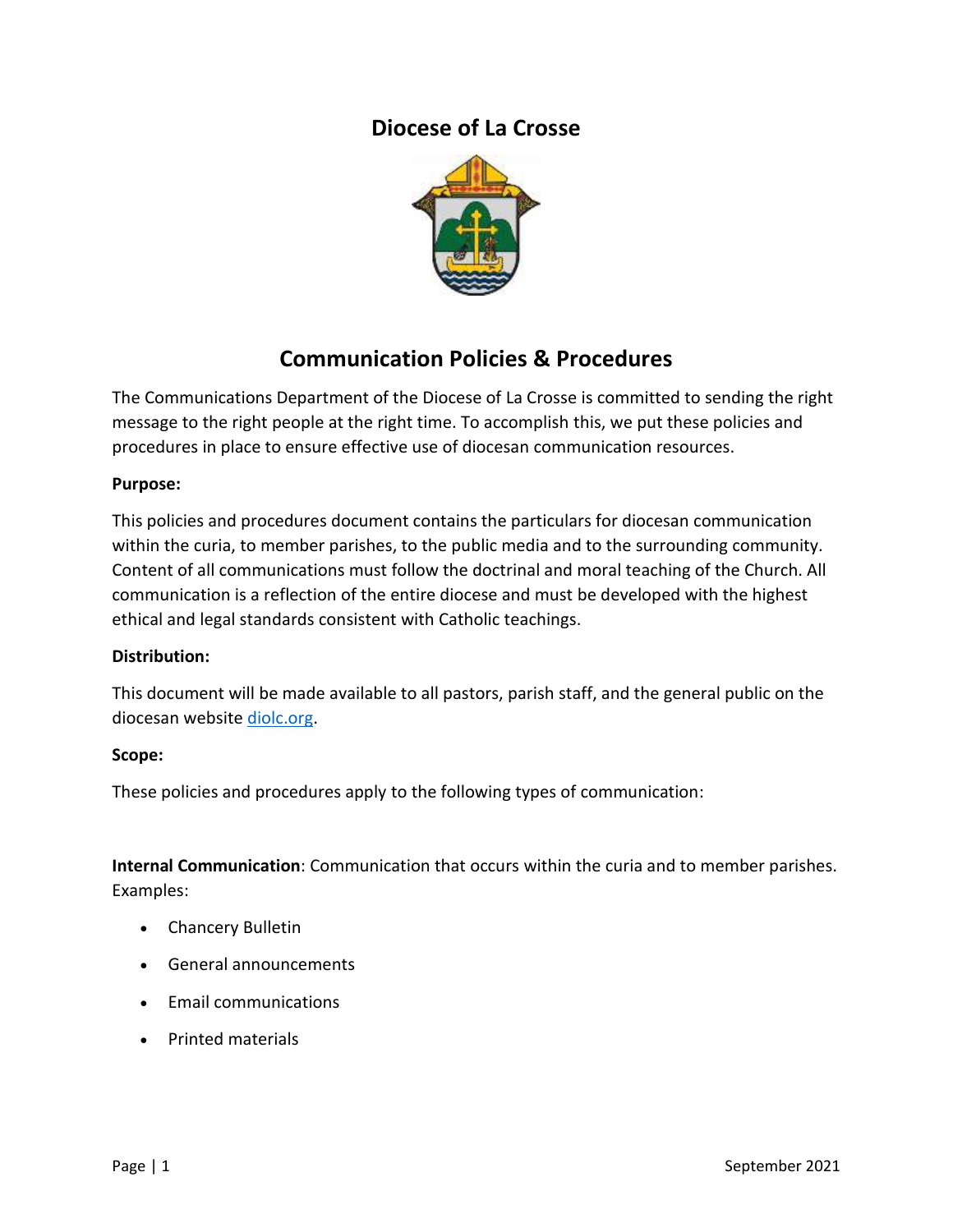**External Communication**: Communication that occurs between the Office for Communications and the public media or the curia offices to the surrounding community. Examples:

- Crisis communications
- Press releases
- Media interviews
- Diocesan magazine
- Diocesan website
- Diocesan social media
- Diocesan radio program
- Diocesan and parish event promotion

## **Procedures**

#### **Requests to the Communications Department**:

- 1. All communication requests must be submitted a minimum of 2 weeks prior to the date the information needs to be released/delivered and entered into the project management system Basecamp®.
- 2. All communication requests must be reviewed by the Communications Director.
- 3. A response and schedule for all communication requests will be provided by the Communications Department within 5 business days of the request.
- 4. Should any person make a request that is denied and the person feels the communication request is vital, the person may request a meeting with the Moderator of the Curia.

# **Internal communications**

- 1. Chancery Bulletin
	- a. All entries should follow the submission guidelines, be entered as early as possible and no later than noon on the Monday prior to the Tuesday date of delivery.
	- b. The Chancellor or his representative will review each bulletin before delivery and make edits as appropriate.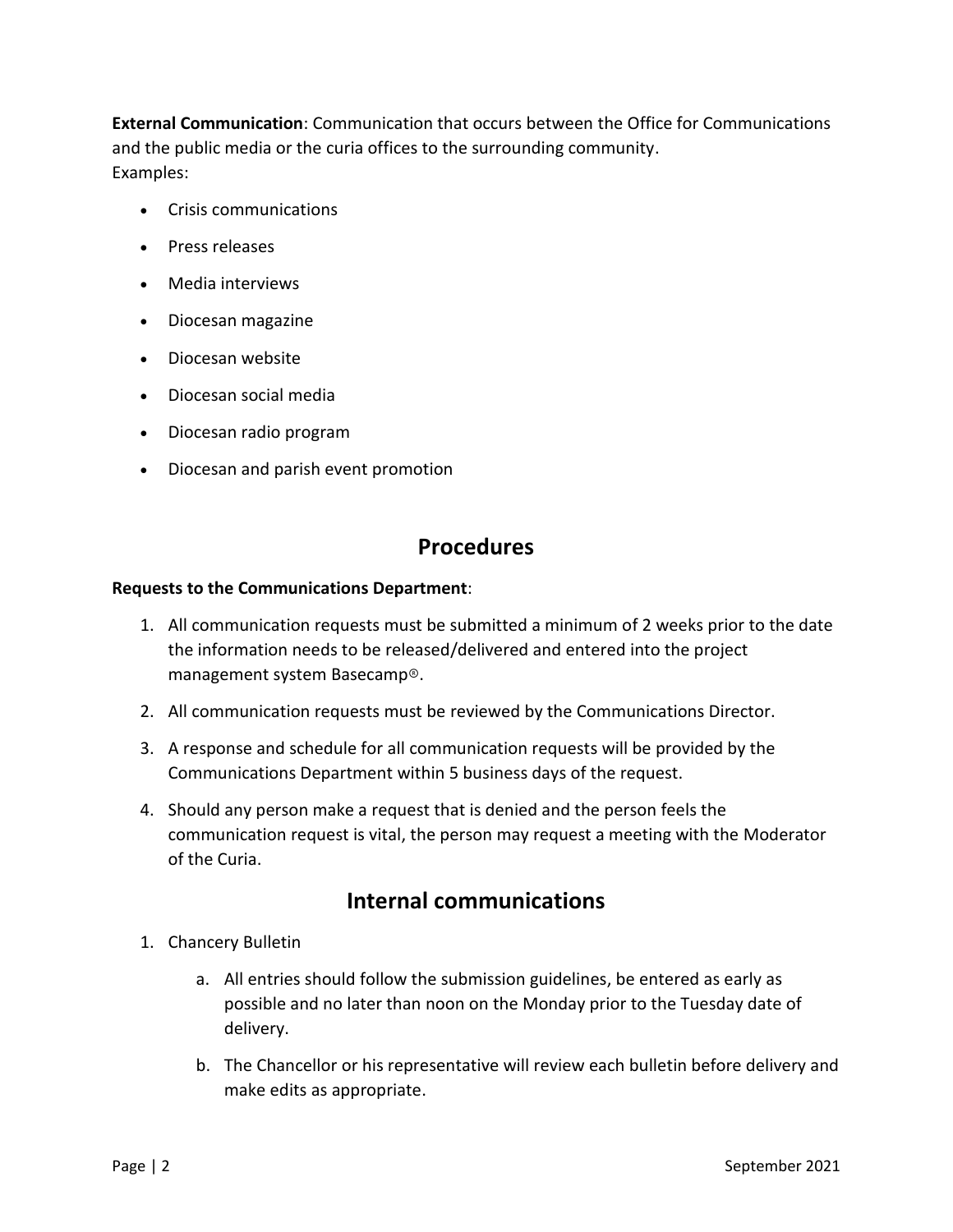- 2. General announcements
	- a. Announcements of general interest will be limited. The preferred communication method for such announcements will be the Chancery Bulletin.
- 3. Email communications
	- a. It is recommended that all electronic communications coming from a diocesan office, parish or school be on a domain for the corresponding organization. Example: [Secretary@allsaintsparish.org,](mailto:Secretary@allsaintsparish.org) or [Info@allsaintsparish.org.](mailto:Info@allsaintsparish.org)
	- b. It is recommended that clergy use an email with the diocesan domain diolclergy.org or one from their parish domain.
	- c. It is recommended that parish and school staff eliminate the use of free domains such as Gmail, Hotmail, Yahoo, and other such services when representing the diocese/parish/school via email correspondence. Adherence to this recommendation will establish an authenticity of the correspondence and reduce the potential for misrepresentation or impersonation.
	- d. All email sent or received using a diocesan issued account is the property of the diocese and not the property of the recipient or the sender.
	- e. Email communication should be related to diocesan business only, maintain email etiquette, and respect the privacy of individuals.
	- f. An email archive should be maintained by each account holder as appropriate.
	- g. Approved messages for large distributions (i.e. parishes, schools or parishioners) will be sent by the Office for Communications and will include a subject line, necessary verbiage and images. Large distributions consist of diocesan or parish wide communication or communication sent in bulk.
	- h. Complete email protocol can be found in the diocesan computer policy [diolc.org/files/safe-environment/ComputerPolicy.pdf.](https://diolc.org/files/safe-environment/ComputerPolicy.pdf)
- 4. Printed materials
	- a. Intended final formatted document(s) must be submitted along with the planned method for distribution for approval by the Communications Director.
	- b. Printed materials are typically created by the diocesan Graphic Manager who will use an approved production method.
	- c. Printing costs must fall within the requesting department's budget.
	- d. Final documents can be printed via use of department equipment or an approved printing company.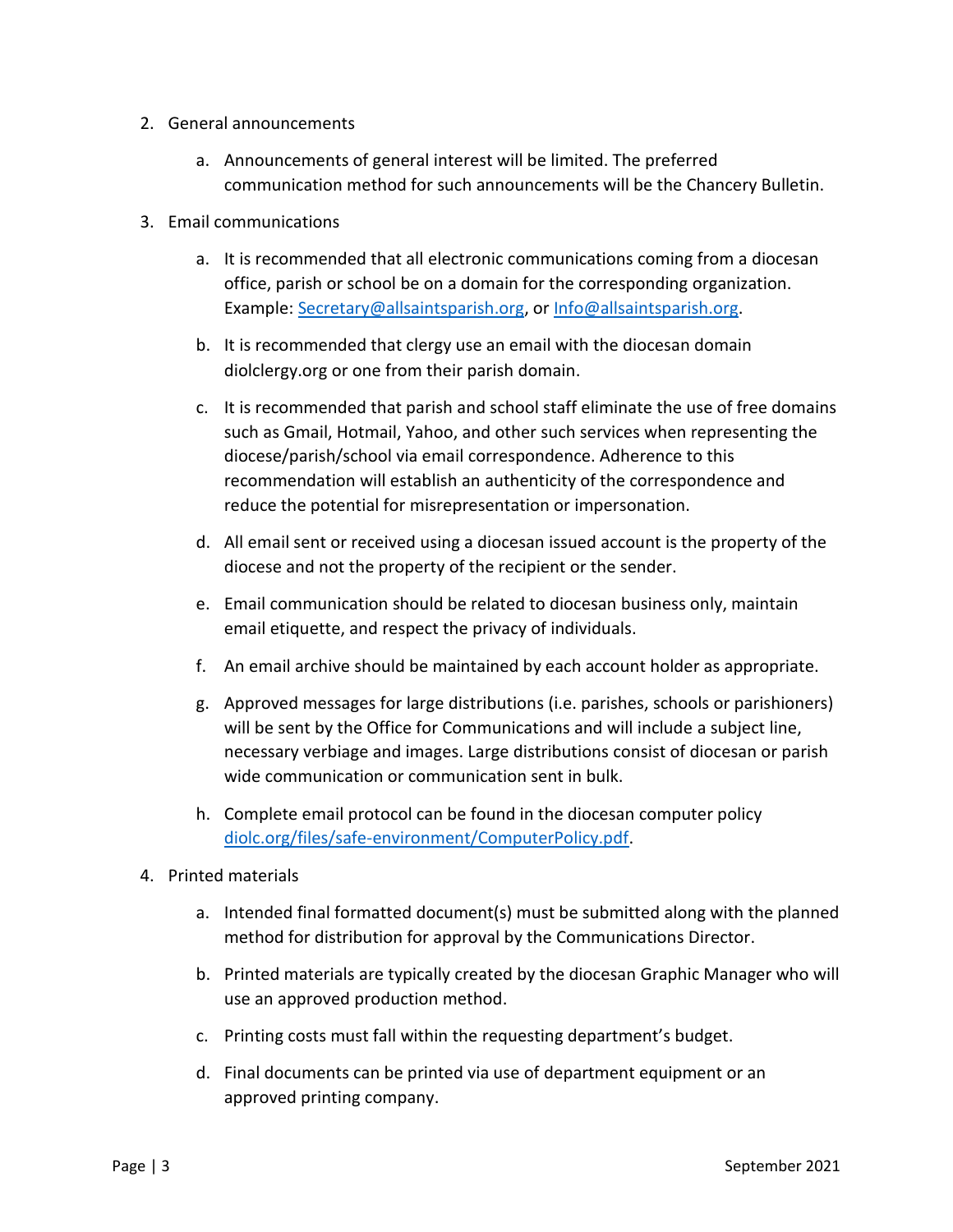e. Final printed documents will be distributed by the office making the request.

# **External Communications**

## 1. Crisis communications

- a. There may be times when a situation is threatening or could threaten to harm people or property, seriously disrupt operations or have the potential to significantly damage the reputation of the Diocese of La Crosse, its parishes or its schools. If you experience such a situation, or suspect one will develop, immediately contact the Director of the Office for Communications.
- b. All media inquiries should be directed to the Office for Communications, the official diocesan outlet.
- c. Crisis communications will be developed following these guidelines:
	- 1. Verify the situation
	- 2. Gather a response team
	- 3. Assess the channels to be used
	- 4. Create the messages
	- 5. Review messages with the response team for approval
	- 6. Release the messages
	- 7. Monitor the feedback
- d. It is vital during crisis situations that everyone has a coordinated voice to minimize inaccurate versions of the crisis or the response. If you have questions or concerns about the situation, contact the Office for Communications.
- e. For policies and procedures on the publication of clergy names with sufficiently confirmed allegations of child sexual abuse, please refer to Chapter 2 found on page 13 of the Sept. 25, 2019, Child Sexual Abuse Policy and Procedures (Green Book).
- 2. Press Releases
	- a. All press releases from the Diocese of La Crosse will be disseminated from the Office for Communications.
	- b. The Office for Communications will develop and maintain lists of media who should receive messages from the Diocese of La Crosse.
	- c. If you wish to have a press release developed to promote a significant diocesan event, please contact the Office for Communications at least two weeks prior to the anticipated date of the release to allow for time to develop and get the necessary approvals.
- 3. Media Interviews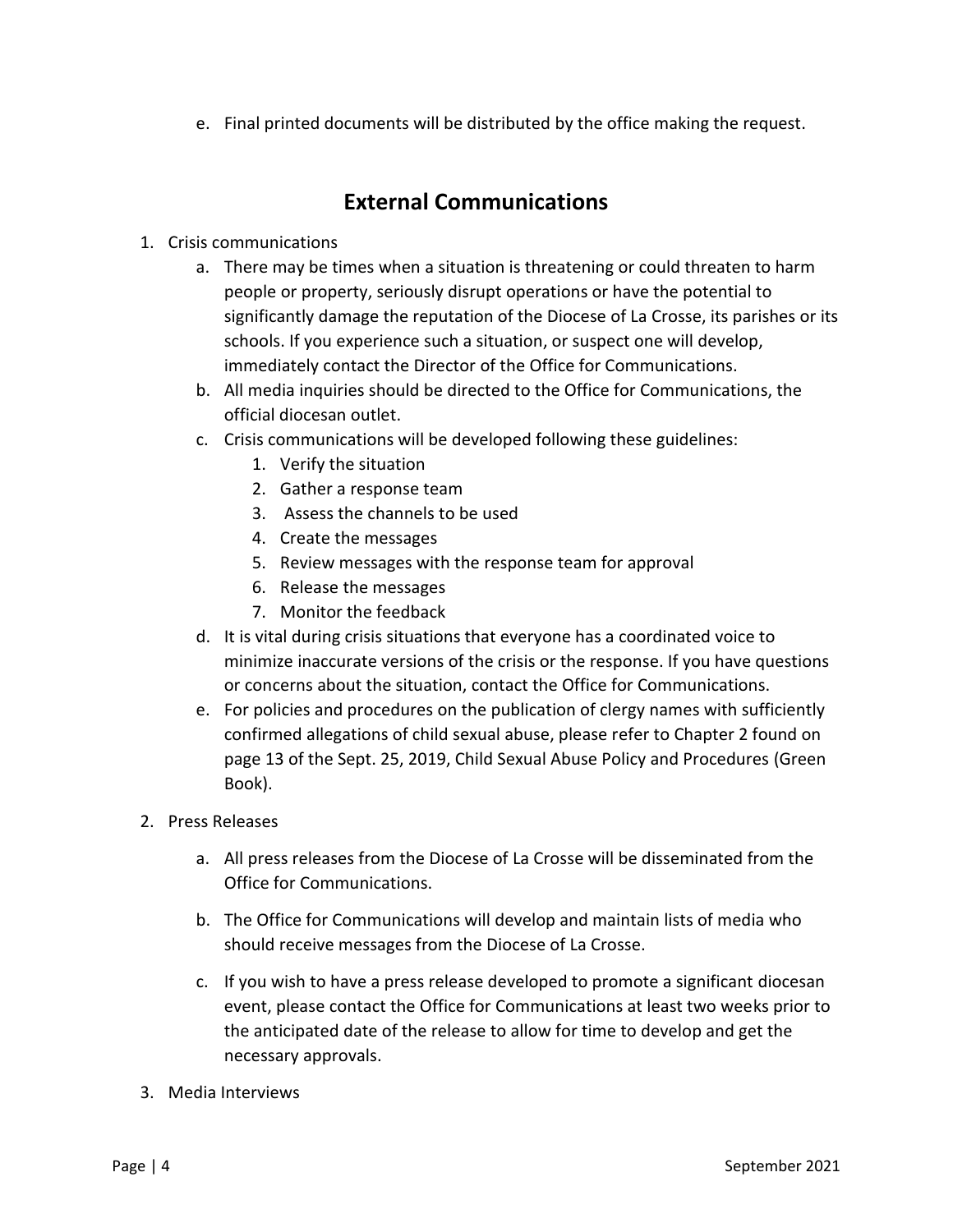- a. All requests for media interviews should be coordinated by the Office for Communications.
- 4. Diocesan magazine
	- a. The two-part focus of *Catholic Life* is to inform and enrich those active in their Catholic Faith and to inspire and awaken those who are not.
	- b. *Catholic Life* magazine, the official diocesan publication, is sent to all families. Catholiclife.diolc.org is its companion website.
	- c. Diocesan clergy provide recommendations for witness stories while all curia department directors are encouraged to provide articles for the printed magazine or electronic distribution.
- 5. Diocesan website diolc.org
	- a. The content of the diocesan website diolc.org will be maintained primarily by the curia ministry office the content pertains to.
	- b. The Communications Department will oversee effective management and maintenance of diolc.org. Particular visual or navigational changes will be coordinated with the curia office.
	- c. Every effort will be made to ensure that all information on diolc.org is accurate and timely.
- 6. Diocesan social media
	- a. All requests for information to be displayed on social media sites should be submitted to the Communications Director.
	- b. All requests for posting information should be submitted at least two days prior to the date of the actual post. As postings can be scheduled, more advance notice is appreciated.
- 7. Diocesan radio program
	- a. *Connecting the Diocese* radio program is a weekly ministry outreach to the people of the Diocese of La Crosse. Topic and guest suggestions should be coordinated through the Office for Communications.
- 8. Diocesan and parish events
	- a. A general electronic diocesan calendar can be found at [diolc.org/calendar.](https://diolc.org/calendar) Each curia department should list their events as soon as the date has been reserved.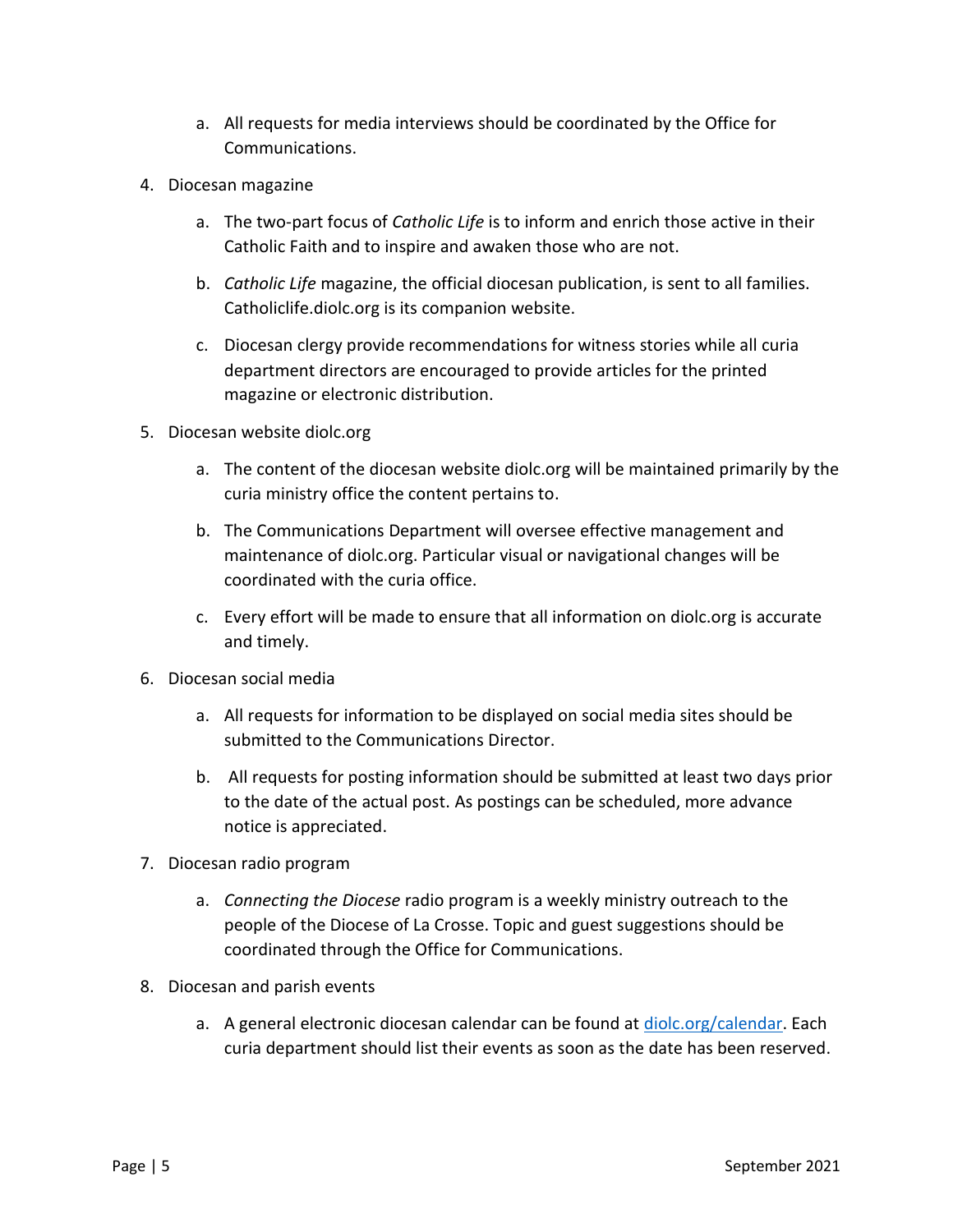- b. A Facebook event will be created for all diocesan events listed on [diolc.org/calendar.](https://diolc.org/calendar)
- c. Parishes are encouraged to add their events to the diocesan calendar by sending a message to [datebook@diolc.org.](mailto:datebook@diolc.org)
- d. If your event includes a speaker on faith or morals, please ensure you are complying with the diocesan [speaker policy.](https://diolc.org/chancery/speaker-policy/)

### **Use and dissemination of staff and parishioner lists and contact information**:

- 1. The primary record of parish staff and parishioner information is contained in the ParishSOFT census database and is considered the single source of truth. Other systems containing duplicate information will rely on the ParishSOFT census database for accuracy and should have a scheme to synchronize changes to maintain accuracy. All edits will be done in the ParishSOFT database, typically at the parish level.
- 2. The confidentiality of staff and parishioner contact information should be maintained. Lists containing any information including addresses, phone numbers or email addresses should never be disseminated to any outside source or vendor.
- 3. Should an individual request to be taken off a contact list, the individual's parish should be notified so they can correctly acknowledge and fulfill the request using the ParishSOFT census database. Diocesan edits to the ParishSOFT database should be done only in communication with the respective parish.
- 4. Curia members should have access to parish staff and parishioner contact information contained in the ParishSOFT census database.

# **Roles & Responsibilities**

### **Communications Director**

Develop and implement the communication strategies of the Diocese of La Crosse, consistent with the Mission and Vision, to create positive community relations and inform curia, parish staff and parishioners of the diocesan initiatives and successes. Design, implement, and update an annual communications plan. Communicate with a wide range of diocesan stakeholders through various broadcast, print, and online media to promote the work of the diocese and ensure a positive image is represented in all communications.

Facilitate development and production of a wide variety of materials (e.g. long and short form video projects, diocesan publications, newsletters, websites, booklets, brochures, posters, etc.) Oversee and maintain the diocesan use of social media. Coordinate all public and media